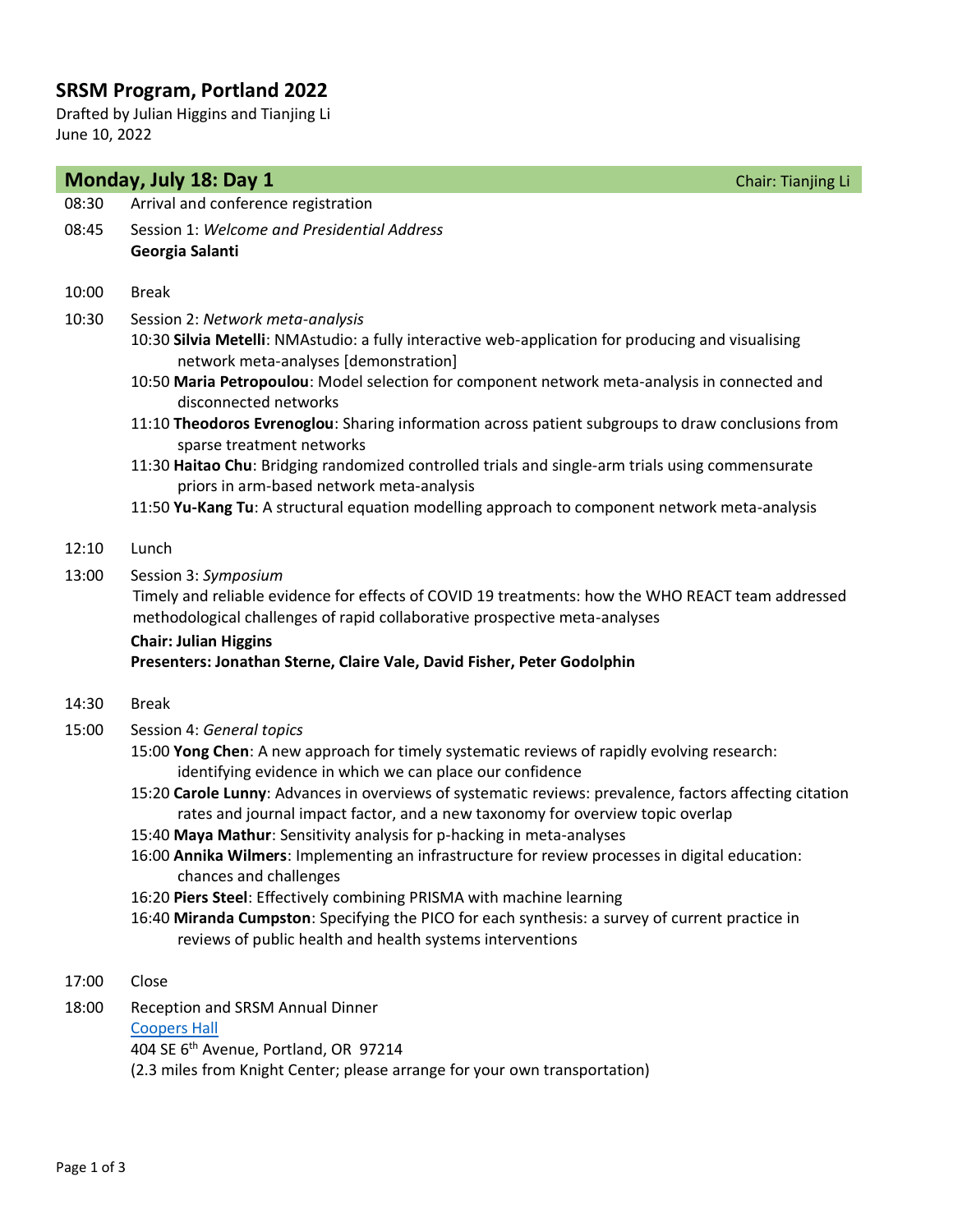### **Tuesday, July 19: Day 2** Chair: Julian Higgins

| 08:30 | Annual Business Meeting (SRSM members only) |  |  |
|-------|---------------------------------------------|--|--|
|-------|---------------------------------------------|--|--|

10:30 Break

11:00 Session 5: *Symposium* Compounding complications: synthesizing harms across the evidence pipeline **Chair: Beth Devine Presenters: Riaz Qureshi, Evan Mayo-Wilson, Dawid Pieper Discussant: Sunita Vohra**

- 12:00 Lunch
- 12:40 Session 6: *Bayesian meta-analysis and effect sizes*
	- 12:40 **Christian Röver**: Bayesian random-effects meta-analysis: Practical implementation and choice of priors
	- 13:00 **Tim Friede**: Bayesian hierarchical models for borrowing information: Methods and applications
	- 13:20 **Christopher Schmid**: Application of Bayesian meta-analytic models to analysis of a series of N-of-1 trials for comparing two new diets to usual diet in treatment of children with inflammatory bowel disease
	- 13:40 **Mark Lipsey**: Within-study comparisons of effect sizes cased on different measures of the same construct
	- 14:00 **Ryan Williams**: Flexible variance estimation for effect sizes from complex designs and analyses 14:20 **David Wilson**: An incident rate ratio-based effect size for pre/post over-dispersed count data
- 14:40 Break
- 15:00 Session 7: *Effect sizes (cont's) and graphical presentation of meta-analysis results* 15:00 **Qi Wang**: Correcting for measurement error under meta-analysis of z-transformed correlation coefficients
	- 15:20 **Michael Borenstein**: Software to plot the distribution of true effects [demonstration] 15:40 **Kaitlyn Fitzgerald**: The Meta-Analytic Rain Cloud Plot: a new approach to visualizing clearinghouse data

#### 16:00 Session 8: *Symposium*

Implementation of open science standards in the evidence ecosystem for social and behavioral interventions

**Presenters: Sean Grant, Evan Mayo-Wilson, Kevin Naaman Discussant: Emily Tanner-Smith**

- 17:00 Close
- 18:00 Excursion [optional]